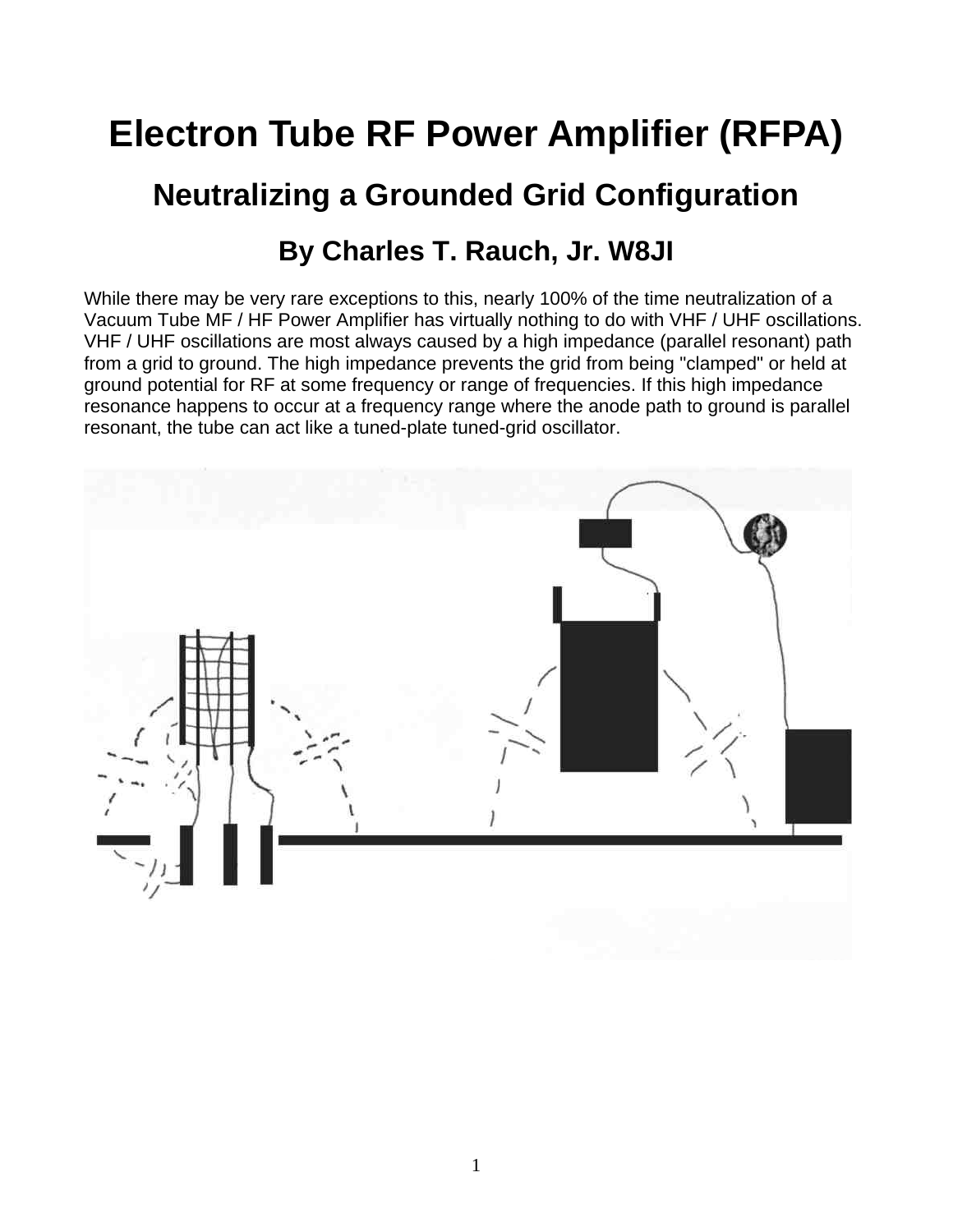Long grid path of 572B tube:

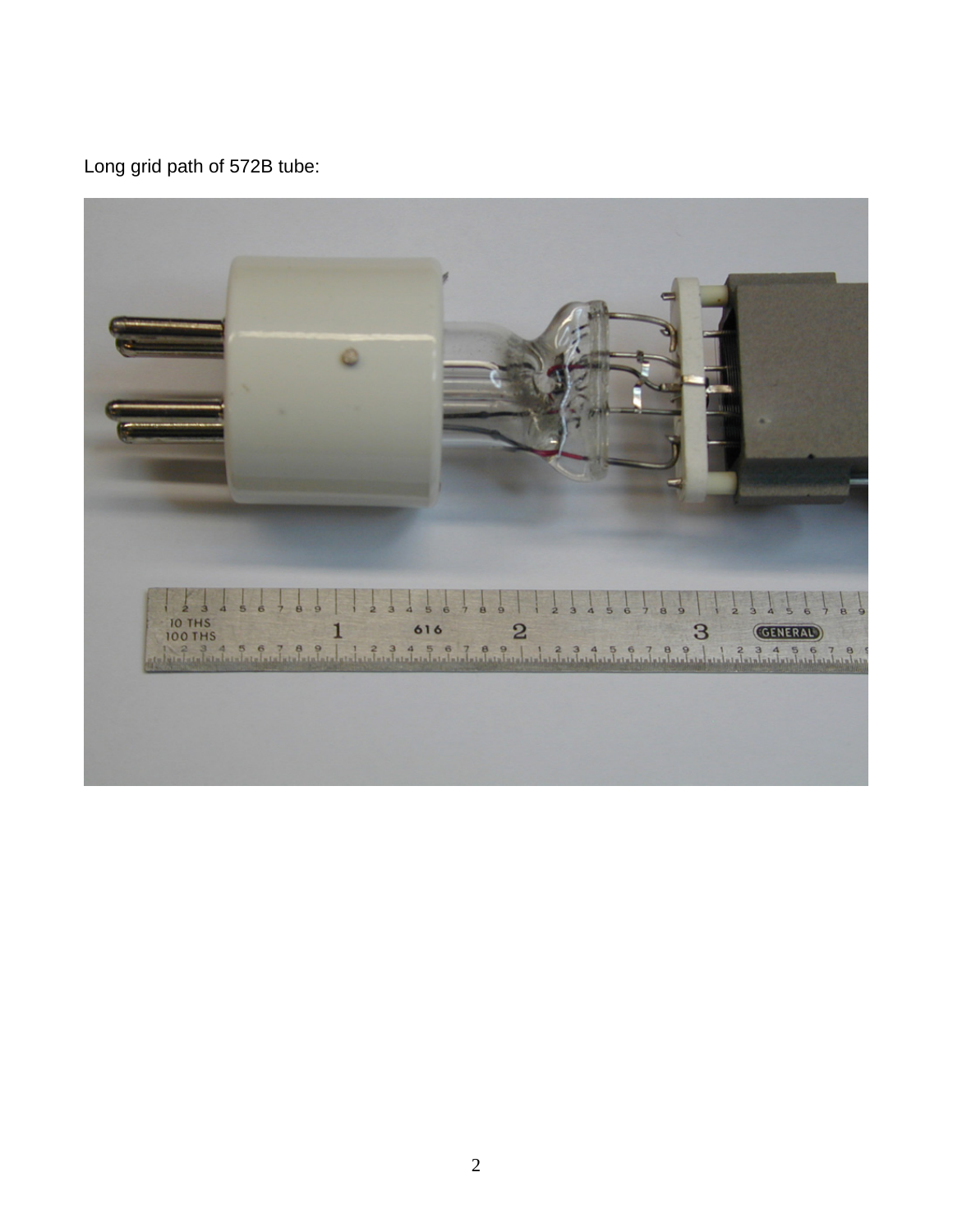

parasitic oscillation circuit

# Grounded Grid (GG) Cathode Driven (CD) RF Power Amplifier

Many people think Grounded Grid (GG) Cathode Driven (CD) MF / HF Power Amplifiers never require neutralization. In many cases this is true, but in some cases it is not true.

Tubes with low impedance compact grid structures and grid connections that come out of the envelope with very short leads, like the 3CX1500A7/8877, have very little feedthrough capacitance and is unconditionally stable all the way up to UHF. With the grid ring grounded directly to the chassis with a very low impedance connection, it will not require neutralization or parasitic suppression.

Some tubes are much different. Tubes like the 3CX1200A7 or 3CX1200D7 have significant feedthrough capacitance, and exhibit "out of neutralization" behavior above 20 MHz. This behavior is characterized by maximum RF output occurring well off the plate current dip, and in some cases (i.e. open circuit input terminations) by actual HF instability.

**Triode** tubes **generally not requiring** neutralization in Grounded Grid (GG) Cathode Driven (CD MF / HF power amps are the:

8873, 8874, 8875, **3-500Z**, 3CX800A7, 3CX1200Z7, 3CX1500A7/8877, 3CX3000 series, 3CX5000 series and 3CX10000 series

**Triode** tubes **generally benefiting** from neutralization in Grounded Grid (GG) Cathode Driven (CD MF / HF power amps are the:

810, **811A**, 833, **572B**, 100TH, 304TH, 8005, 3CX1200A7, and 3CX1200D7.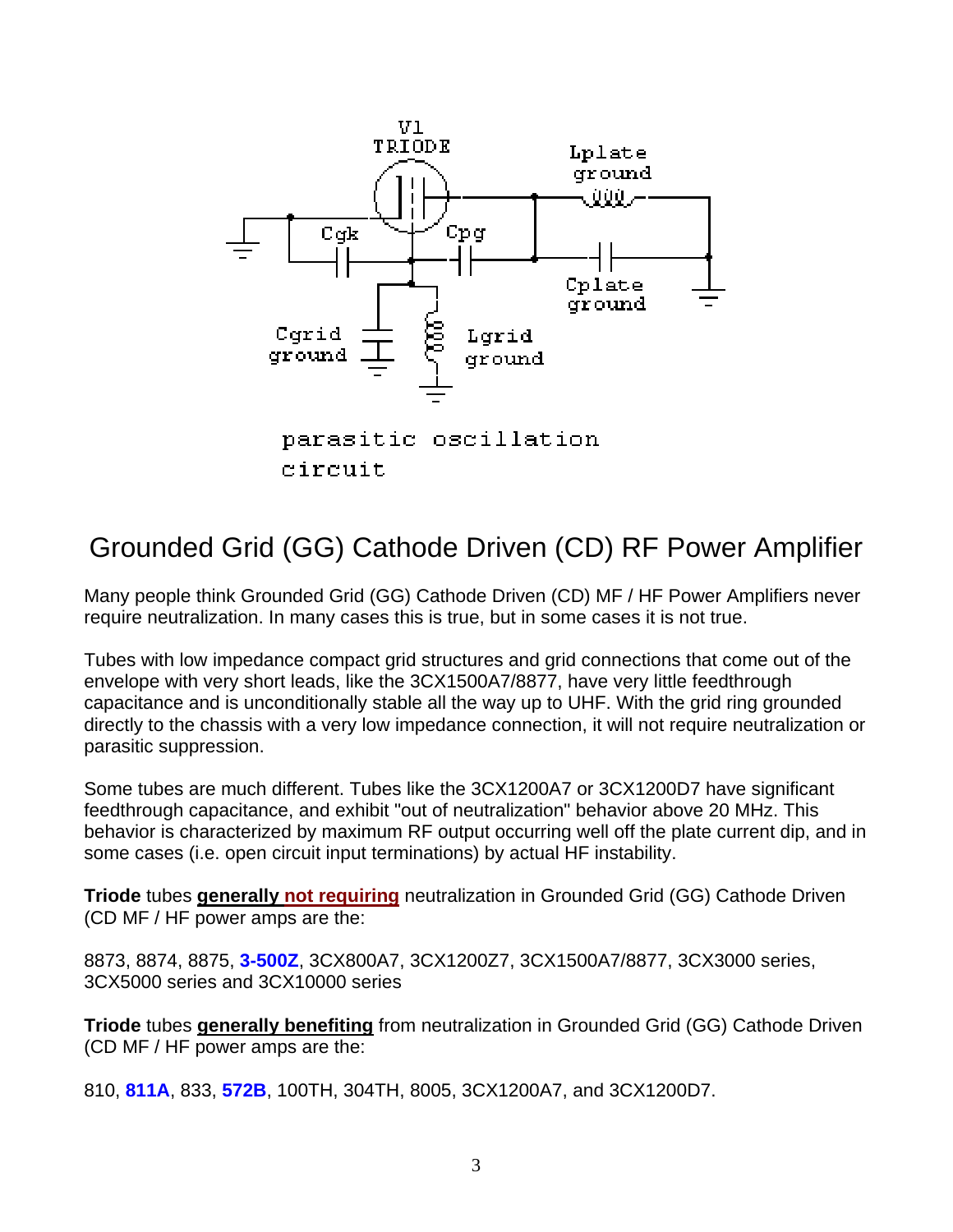**Tetrodes** and **Pentodes** generally have very low feedback when their grids operate at RF ground potential. **Connecting a beam forming plate, screen grid, or control grid to the cathode changes things where feedback can increase to the point of instability**. Some amplifiers, such as the Amp Supply LA1000 or Dentron sweep tube amps, were unstable on ten meters because the control grid was tied back to the cathode. While these amplifiers could have been stabilized through neutralization, the operator was left to simply load them heavily enough to stabilize them.

Tubes not requiring neutralization in GG circuits are generally those with conical grid supports and grid connections made via a very short wide internal grid lead or leads. Stable tubes (tubes with low internal feedback) often have compact control grid structures inside the tube.

 Tubes benefiting from neutralization are those with long thin (often single) grid leads to single pins, widely spaced grid wires, and poor or no internal shielding from anode-to-cathode.

Tubes with better internal shielding, short wide grid leads, compact grid structures, and close spacing not only work better at upper high frequencies, they are also significantly more stable at VHF. Such tubes rarely require neutralization or parasitic suppression! The most stable tubes are designed to work at VHF and higher; the least stable tubes generally make poor choice for VHF amplifiers.

#### How Do We Neutralize a Grounded Grid Amplifier?



Electrical Equivalent Grounded Grid Amplifier

In the circuit above, T1 inverts phase 180 degrees. Cneu approximately equals Ckp, the cathode plate capacitance (or feedthrough capacitance) of the tube. Unwanted feedthrough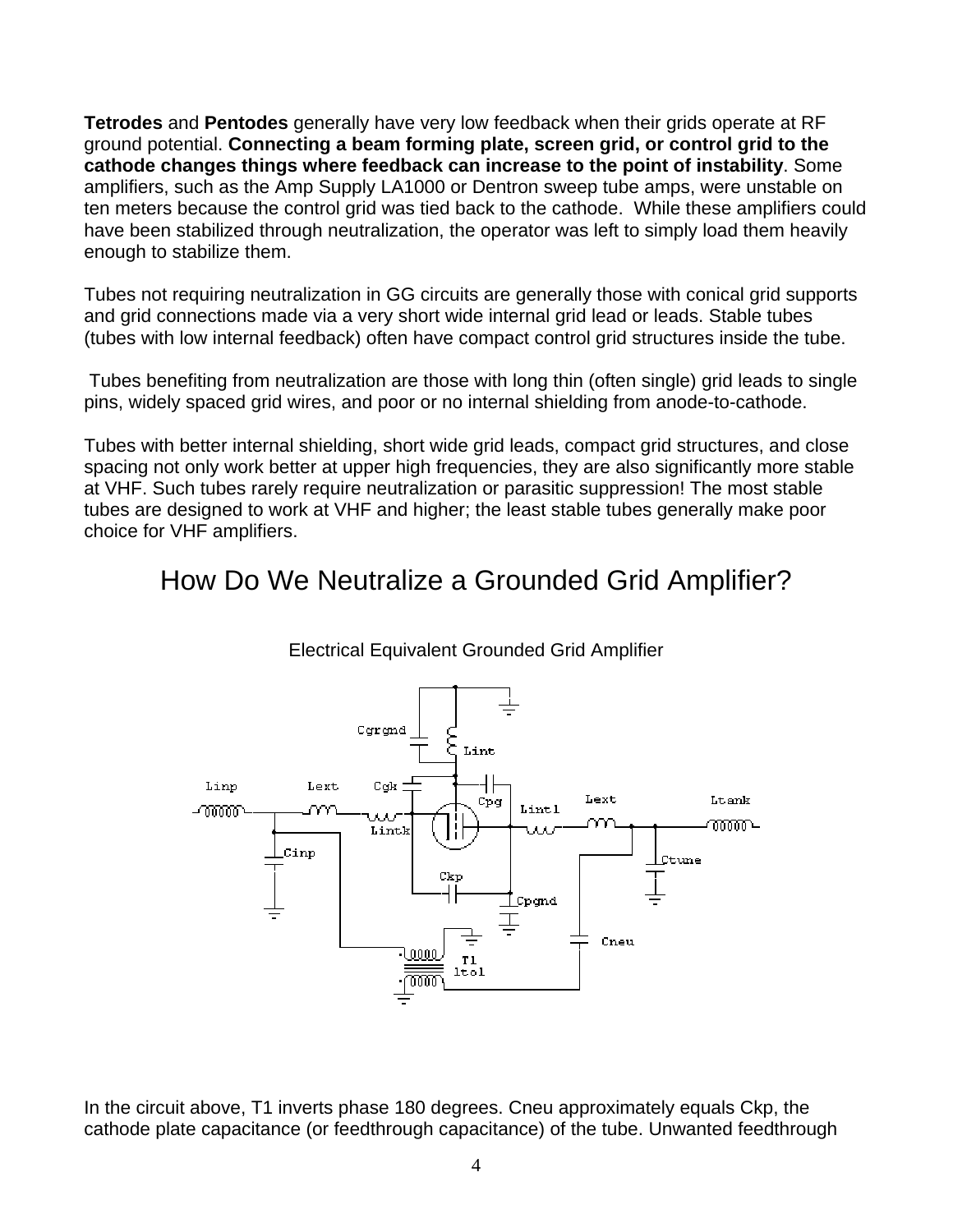capacitance, Ckp, varies widely with frequency. This capacitance is not frequency linear. It has less reactance at higher frequencies, and higher reactance at lower frequencies. The absolute equivalent value of Ckp varies more than a pure capacitor would with frequency because all stray inductances, including Lint (internal lead inductance) and Lext (external lead inductance), causing Ckp to have a reactance versus frequency slope much more rapid than a normal fixed capacitor. This means we can really only neutralize a PA perfectly over a small range of frequencies.

In the Ameritron AL-811H Power Amplifier, neutralization is almost perfect on fifteen through ten meters. The typical feedthrough null is 35 to 45 dB. The AL-811H neutralization does a good job from 7 to 45 MHz, where feedthrough is less than -20 dB. Feedthrough capacitance is so low, perfect neutralization is not required below 10 MHz. Above 45 MHz the parasitic suppressors load the circuit enough to greatly decrease gain and stabilize the stage.

The AL-811H is perfectly stable and will not break into oscillation on any band if we remove the antenna or exciter, key the PA without drive, and rotate the tuning and loading controls throughout their range.

If we repeat this test with a Clipperton-L, Yaesu FL-2100, or a Collins 30L1 (all un-neutralized amplifiers) most of these amplifiers (if not all) will break into self-oscillation on 15 and 10 meters. **This instability occurs because the 811A and 572B tubes have similar poor construction.** The tubes have very poor shielding from anode-to-cathode. Both tube types exhibit very high amounts of feedthrough capacitance, enough feedthrough capacitance to make un-neutralized amplifiers unstable near the operating frequency on higher bands, such as 15 and 10 meters.



Keep leads short!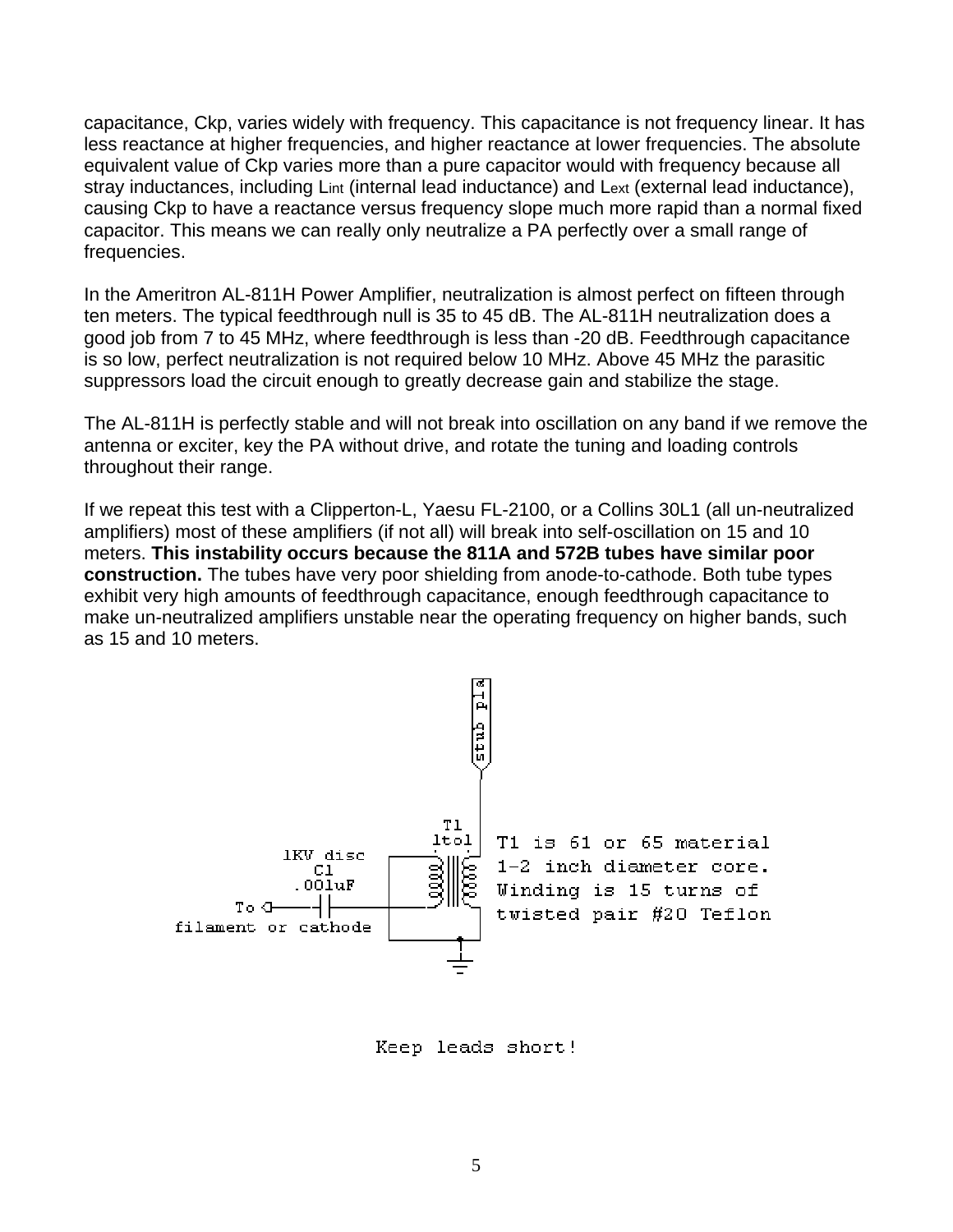The circuit above is a typical neutralization system for a grounded grid amplifier. The ferrite core is a 1 to 2 inch diameter, 1/2 inch thick, using a higher Q (low loss tangent) 61 or 65 material.

# Grounded Cathode (GC) Grid Driven (GD)

Grounded Cathode (GC) Grid Driven (GD) Tetrodes like the 807 or 4CX250 have high power gain. **High gain systems require very little feedback to become unstable, so they are generally neutralized.** The also often require some form of grid loading resistor to reduce or stabilize gain.

The following circuit shows a commonly used Tetrode Grounded Cathode (GC) Grid Driven (GD amplifier with neutralization:



L1/C1 is the normal input tuning coil. Being resonant on the operating frequency, it inverts phase 180-degrees from end-to-end. C2 is a voltage divider to control the feedback voltage ratio and provide a return path for grid excitation. Cneut is adjusted so its voltage feedback equals the voltage fed through Cgp from plate to control grid inside the tube.

Note that this system depends heavily on L1/C1 being resonant at the operating frequency. This proves the tube is only neutralized at the frequency where C1/L1 is set. It does not stabilize the tube on any frequency except where L1/C1 is resonant.

Lp, Lsc, Lk, and Lg are inductances of leads inside the tube. Lp1, Lg1, Lk1, and Lsc1 are lead and component inductances that occur outside the tube.

While the feedback adjustment setting of Cneut holds true for multiple bands near the initial adjustment frequency, it only actually neutralizes the tube on the band in use at any moment of time!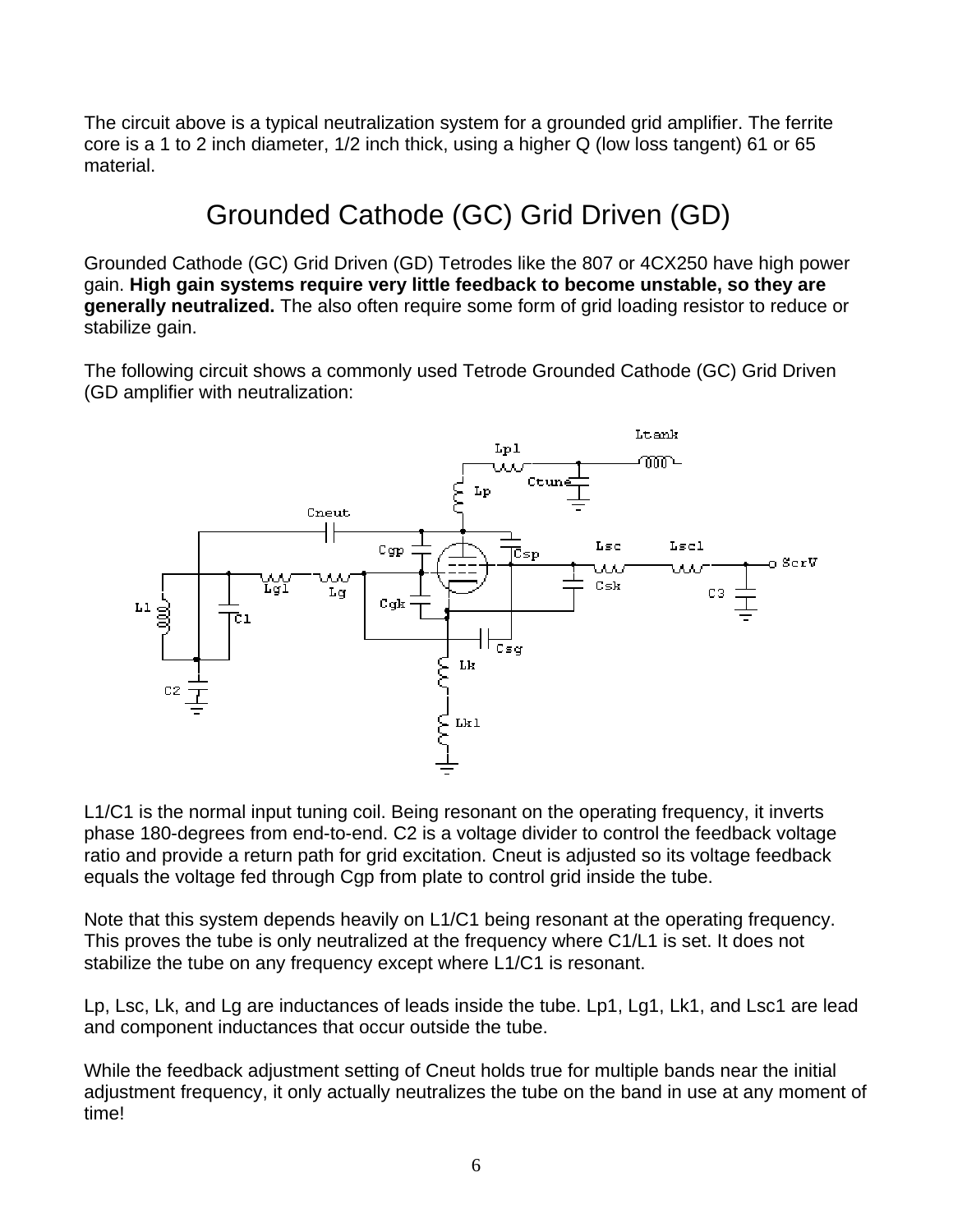In a 160 - 10 meter PA, Cneut generally only works properly over two or three bands. It is usually set near 15 meters so it has the most effect where it is needed most. By the time we get down to 40 meters and lower, feedback voltage through Cgp is generally through such a high reactance that the lack of proper balancing is meaningless.

Additional stability can be added by loading the grid with a broadband termination resistance. This makes neutralization much less critical, and may at times even eliminate the need to neutralize. This resistor would go from the control grid to ground and ideally be added right at the tube. Unless the resistor is an integral part of the bias system, it must be "dc blocked" with a low impedance series capacitance so it does not affect grid bias.

## **Neutralization**

Neutralization generally only affects operation near or at the desired operating frequencies. Neutralization is normally optimized near the upper frequency end of operation, perhaps between 15 and 30 MHz in a 1.8-30 MHz transmitter or amplifier.

**Neutralization is sometimes needed because tubes have unwanted internal capacitances**. The capacitance between the output element and the input element inside the tube will cause the output circuit to couple back to the input. If large enough, this regenerative feedback could cause a loss of efficiency. It might cause the output maximum to occur off the plate current dip, reducing efficiency. It might increase Intermodulation Distortion (IMD) or in rare severe cases may cause the amplifier to oscillate someplace near the operating frequency. (This problem is common with grounded grid amplifiers using 572B's like the Dentron Clipperton L, or quads of 811A's, like the Collins 30L1. Yaesu has this problem is some of their FL-2100's.)

While a need to neutralize does occur in some MF / HF grounded grid amplifiers, it is more common in very high gain grid-driven amplifiers.

### Neutralization Adjustment Methods

Neutralization is generally accomplished by adding an external capacitance that is excited exactly 180 degrees out-of-phase with the feedthrough capacitance. One typical adjust procedure is to disable the PA stage by removing anode and screen or filament voltage. A sensitive RF detector is connected to the transmitter output. Neutralizing a totally cold tube is perfectly fine, because there is very little capacitance shift in a tube with temperature changes.

Normal drive is applied, and the neutralizing capacitor is adjusted until feedthrough power is minimum. The tuning controls are continually peaked for maximum power on the sensitive detector throughout the process.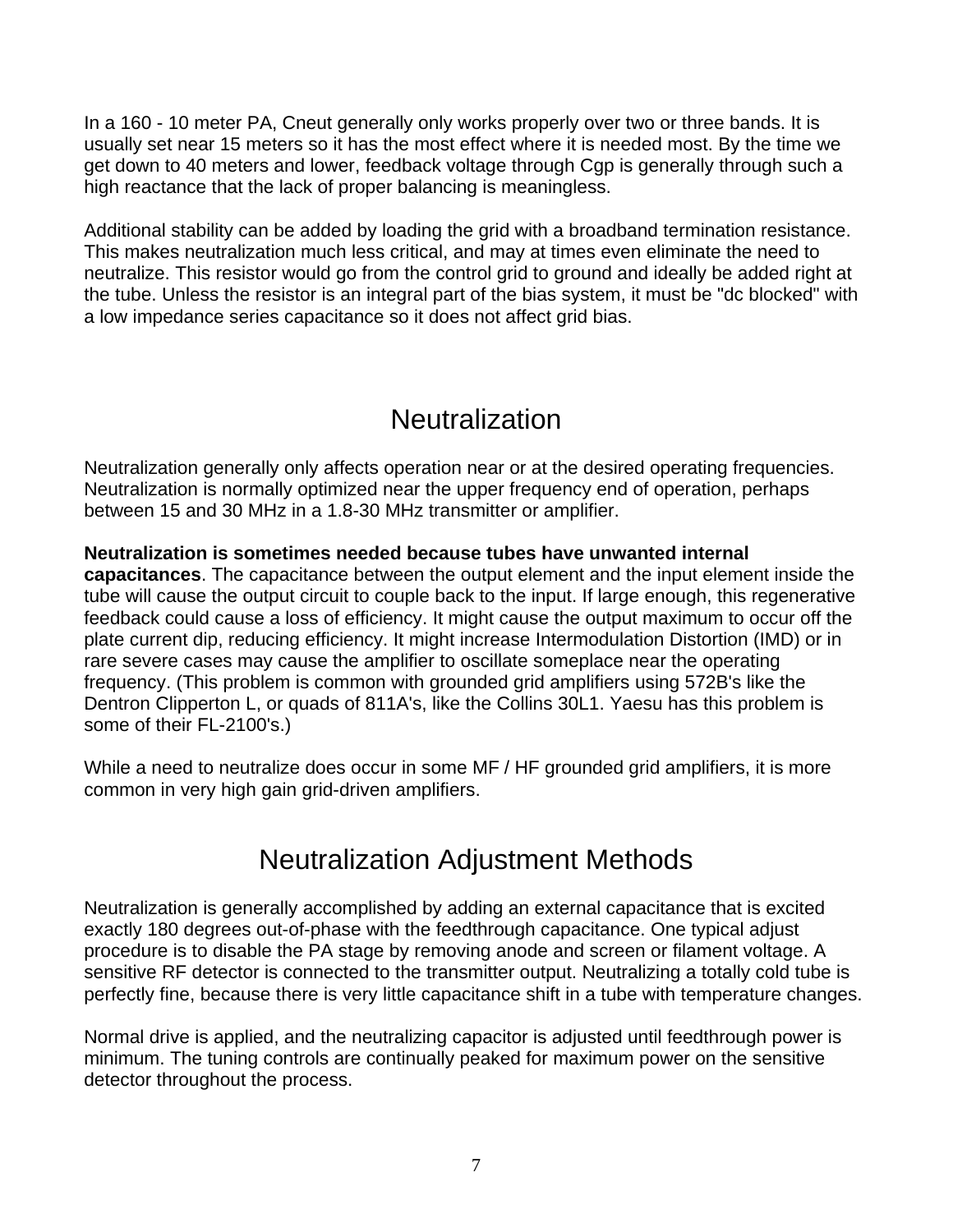A second less accurate method is to watch the plate current dip in a properly tuned normally operating transmitter. The neutralization capacitor is adjusted until *maximum power output and minimum plate current* occur simultaneously as the plate capacitor is tuned.

The best method varies with the PA design, but in general the most accurate method is by applying drive to a cold PA stage (generally either screen and plate or filament power is removed) and feedthrough power is measured with a sensitive detector.

## What Happens If We Don't Neutralize a New Tube?

Many times nothing noticeable occurs if we don't neutralize a PA. The results really depend on how much different the internal capacitance is in the new tube(s) when compared to the capacitance of the tube(s) being replaced.

**If the PA requires neutralization and we don't neutralize or re-neutralize it, we could find IMD higher.** We would probably find maximum output power occurring well off the plate current dip. The un-neutralized stage, in severe cases, might oscillate somewhere near the operating frequency under certain conditions of tuning and loading.

Neutralization is generally only accurate over a limited range of frequencies, but fortunately it is almost always at the higher frequency end of the operating range where the PA needs neutralized. The manufacturer probably knows the optimum adjustment point. In the AL-1200 and AL-811H, the optimum null frequency is 21.5 MHz.

### Unrelated Problems are sometimes blamed on Neutralization

Since neutralization is the canceling of feedthrough capacitance, and since capacitance doesn't change over the life of a tube (or even much from a hot tube to a cold tube), neutralization won't "drift out" with certain tube types.

A tube will either neutralize right from the start, or it won't. If it appears to drift out of adjustment something other than the neutralization is at fault. Tubes in MF / HF Power Amplifiers cannot drift in and out of neutralization because the capacitance is set by the tube's physical construction, not by emission, age, or any other time-variable parameter.

People sometimes blame neutralization for problems when they really have gassy or defective emission. Gassy tubes can go into current runaway or even flash over inside. Doing this for 35 years for a living, I've never yet seen a tube in a HF or lower VHF amplifier "drift" or age out of neutralization.

The capacitance is for the most part related only to the physical characteristics of the tube, like internal lead length, size of the elements, and spacing of the elements. That's why it is perfectly acceptable to neutralize a cold tube (no filament voltage). The change in feedthrough is very small when the tube is operating compared to when it is cold.